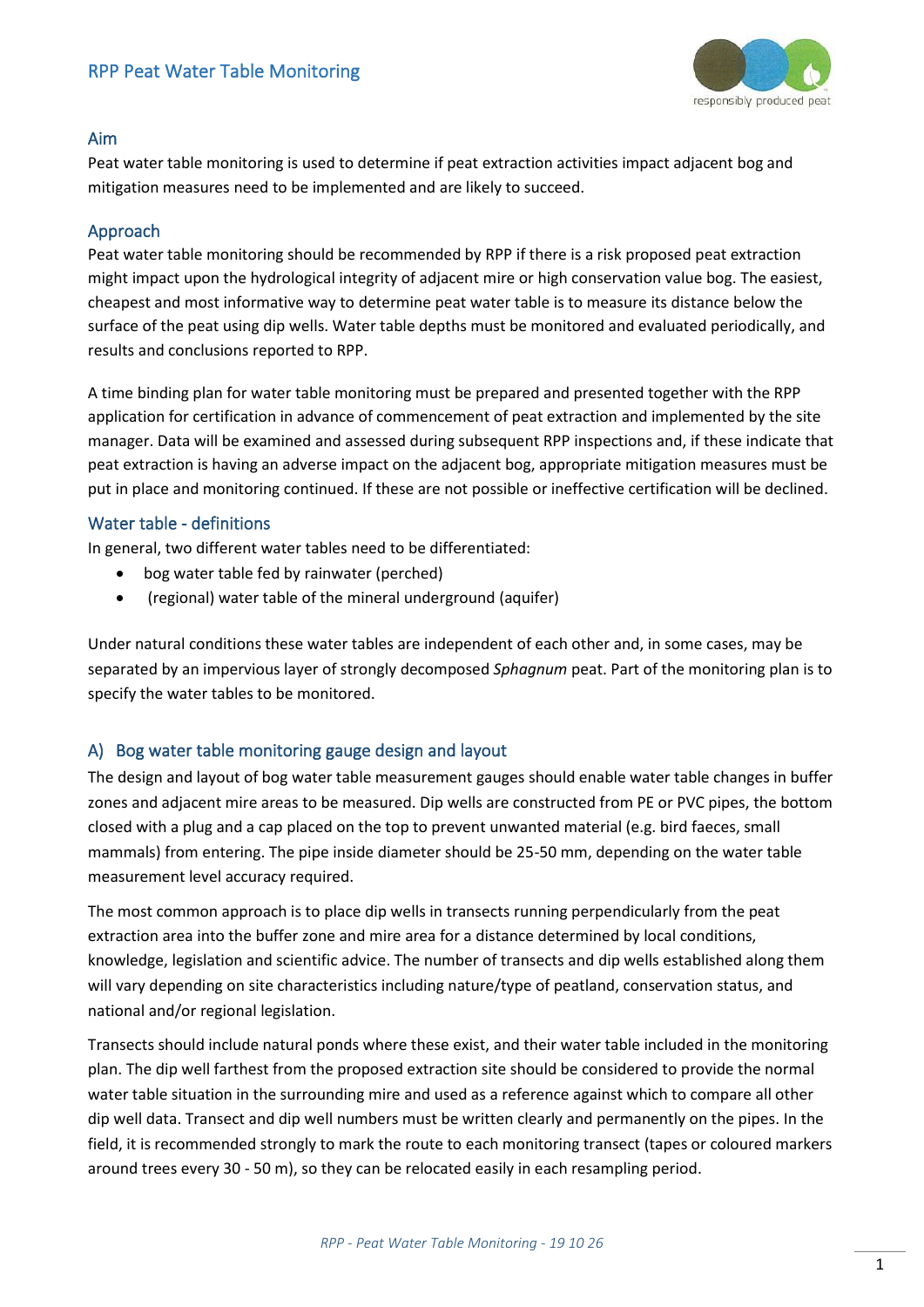



*Figure 1. Example of bog water gauge (performed by LLC Kūdras Energija)*

If dip wells are not fixed to the underlying mineral ground, they will move up and down with fluctuation of the peat surface. To overcome this dip wells should be attached to metal rods (diam. 8-10 mm) that are driven into the mineral ground below the peat.

The coordinates of the dip wells should be recorded using GPS or other means, following national protocols and requirements. All dip well information (construction details, monitoring procedures, timescales, coordinates, altitudes, water table depth and other specified data must be included in the reports submitted to RPP).

# Example based on information provided by company LLC Kūdras enerģija:

"Most of the dip wells were in the buffer zone between the developed area (peat extraction site) and the nature reserve boundary. 10 wells were inserted at the following distances from the extraction area boundary ditch: 2 m - 5 m - 10 m - 20 m - 30 m - 40 m - 50 m - 75 m - 100 m - 250 m**.** 

**Note:** distances between the wells should follow a reverse logarithmic scale from short to wide distances. The number of wells must be determined in each case based upon the area of the natural bog and expected impact of the proposed peat extraction proposal **(distances from the ditch: e.g. 5 m - 10 m - 30 m - 70 m - 200 m)**. Minimum should be three wells. Six wells should cover 300 m to 400 m, which is the largest expected range of hydrological impact in the peat layer of boreal and temperate ombrotrophic bogs.